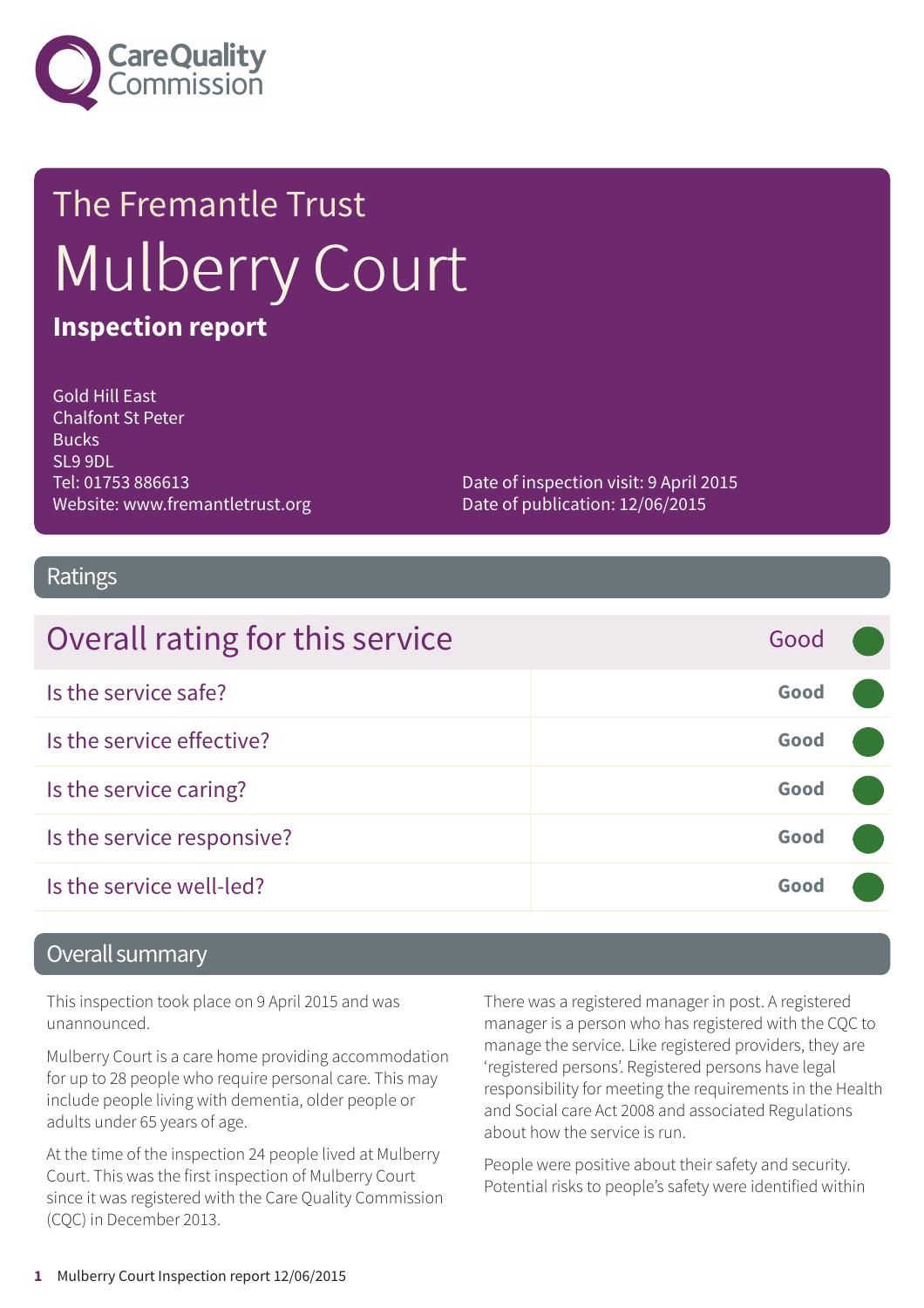# Summary of findings

their care plans. For example, from falls. Action was taken to address this, falls risk assessments identified the number of staff and equipment required to move the person safely.

The interaction between staff and people living in the home was polite, respectful and friendly. There was a very relaxed atmosphere throughout the home and staff had time to talk informally to people in lounges and dining areas. People said there were sufficient staff available. We checked staffing rotas and found in the majority of cases they agreed with the set staffing structure. People said they experienced a good level of staff consistency which was positive for them.

Staff confirmed they received regular training to enable them to meet people's care needs. Domestic support staff confirmed they had received infection control training and training about the safe use and storage of chemical products.

Staff confirmed there was a mixture of formal and informal supervision, together with an annual appraisal. There were staff meetings and staff told us they had the support they needed as they also had the opportunity to discuss any issues with their line manager or the registered manager at any time.

Staff had received safeguarding adults training and this was confirmed from training records. There was safeguarding information and contact details displayed prominently in the home for staff and others to refer to in the event they saw or suspected abuse had taken place.

Care plans included evidence of pre-admission assessments to identify individuals' care needs. This enabled, for example, any specific equipment required to be put in place before the person moved in and ensured their needs could be met from the outset. Staff followed any advice and recommendations given by healthcare professionals involved with the service, for example GPs and specialist nurses. They provided very positive views of their interaction with the service and the quality of care and support they observed.

Medicines were administered safely. Routine checks were carried out to monitor records and practice to make sure people received safe and effective support when they needed help with their medicines.

Relatives confirmed they had completed questionnaires and had also met informally with the registered manager to discuss their relative's care and provide feedback. People were positive about the leadership of the registered manager and told us they were; "Effective and approachable".

Staff had a good understanding of the implications for them and their practice of the Mental Capacity Act (2005) (MCA) and the associated Deprivation of Liberty Safeguards (DoLS). The MCA provides the legal framework to assess people's capacity to make specific decisions at a given time. DoLS provides a process by which a person can be deprived of their liberty when they do not have the capacity to make certain decisions and there is no other way to look after them safely.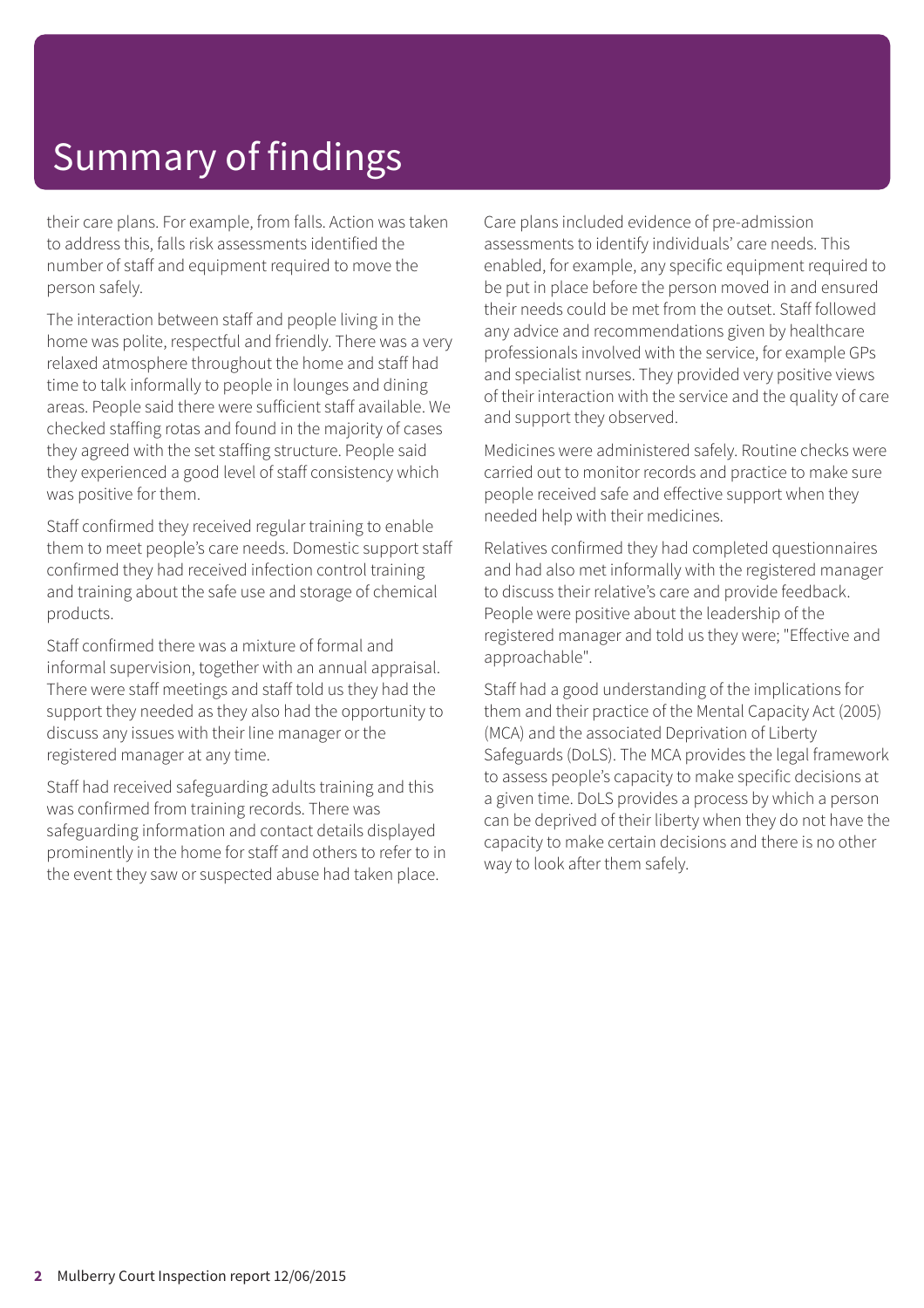# Summary of findings

#### The five questions we ask about services and what we found

We always ask the following five questions of services.

| Is the service safe?<br>The service was safe.                                                                                                                                  | Good |
|--------------------------------------------------------------------------------------------------------------------------------------------------------------------------------|------|
| People told us they felt safe and that there were sufficient numbers of staff available to meet their<br>needs and keep them safe.                                             |      |
| Recruitment of staff was robust and thorough and meant people were protected from the<br>employment of people who were unsuitable to provide their care.                       |      |
| People received their medicines safely from staff who had been trained to do so.                                                                                               |      |
| Is the service effective?<br>The service was effective.                                                                                                                        | Good |
| People had access to health and social care professionals to maintain their well-being.                                                                                        |      |
| People received support from staff who had the training and supervision they needed to do so safely<br>and effectively.                                                        |      |
| People were able to exercise choice about what they ate and drank and where. Where necessary their<br>food and fluid intakes were monitored in order to maintain their health. |      |
| Is the service caring?<br>The service was caring.                                                                                                                              | Good |
| People told us they were well cared for. Visitors told us they observed kind and compassionate care<br>being provided by staff.                                                |      |
| People were treated with dignity and respect. Appropriate and effective care was provided by staff.                                                                            |      |
| People received care and support from staff that had a good understanding about how they wanted it<br>to be provided and took an interest in them as individuals.              |      |
| Is the service responsive?<br>The service is responsive.                                                                                                                       | Good |
| People's care needs were assessed and kept under review. People were involved in decisions about<br>how their care was provided.                                               |      |
| People's care plans were updated and reviewed. Staff were aware of their current needs and ensured<br>they were met appropriately.                                             |      |
| Healthcare professionals were positive about the standard of care they saw and the co-operation they<br>received.                                                              |      |
| Is the service well-led?<br>The service is well-led.                                                                                                                           | Good |
| People were positive about the way the service was managed. They said there was a very open and<br>friendly culture within the home.                                           |      |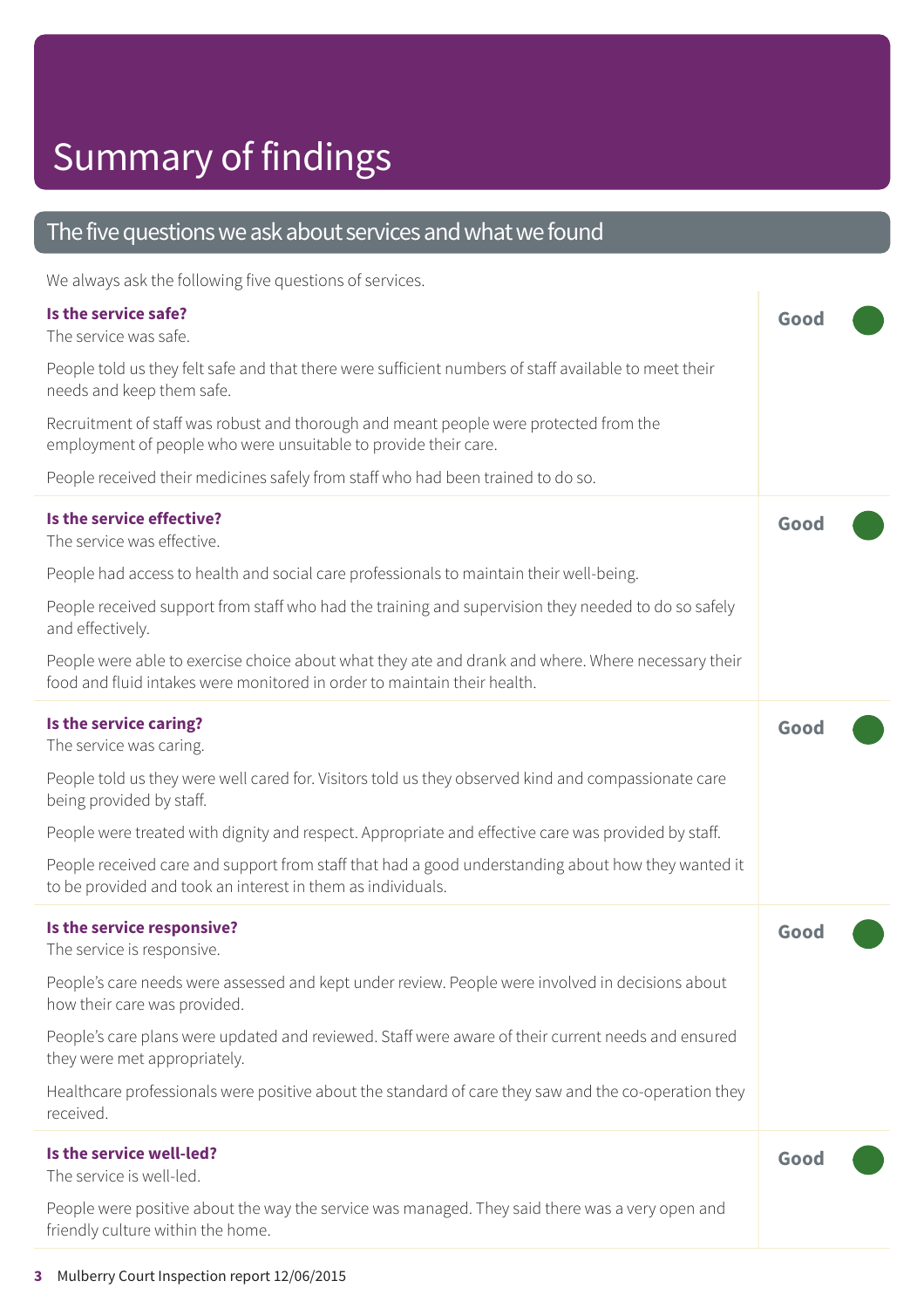# Summary of findings

The provider took steps to monitor quality and performance. People were asked to give their views about the service and how they felt it could be improved.

Staff were supported by the provider and registered manager to contribute to discussions about the home's operation. They were supported to develop their professional competencies and knowledge and were encouraged to look at new ways to provide people's care.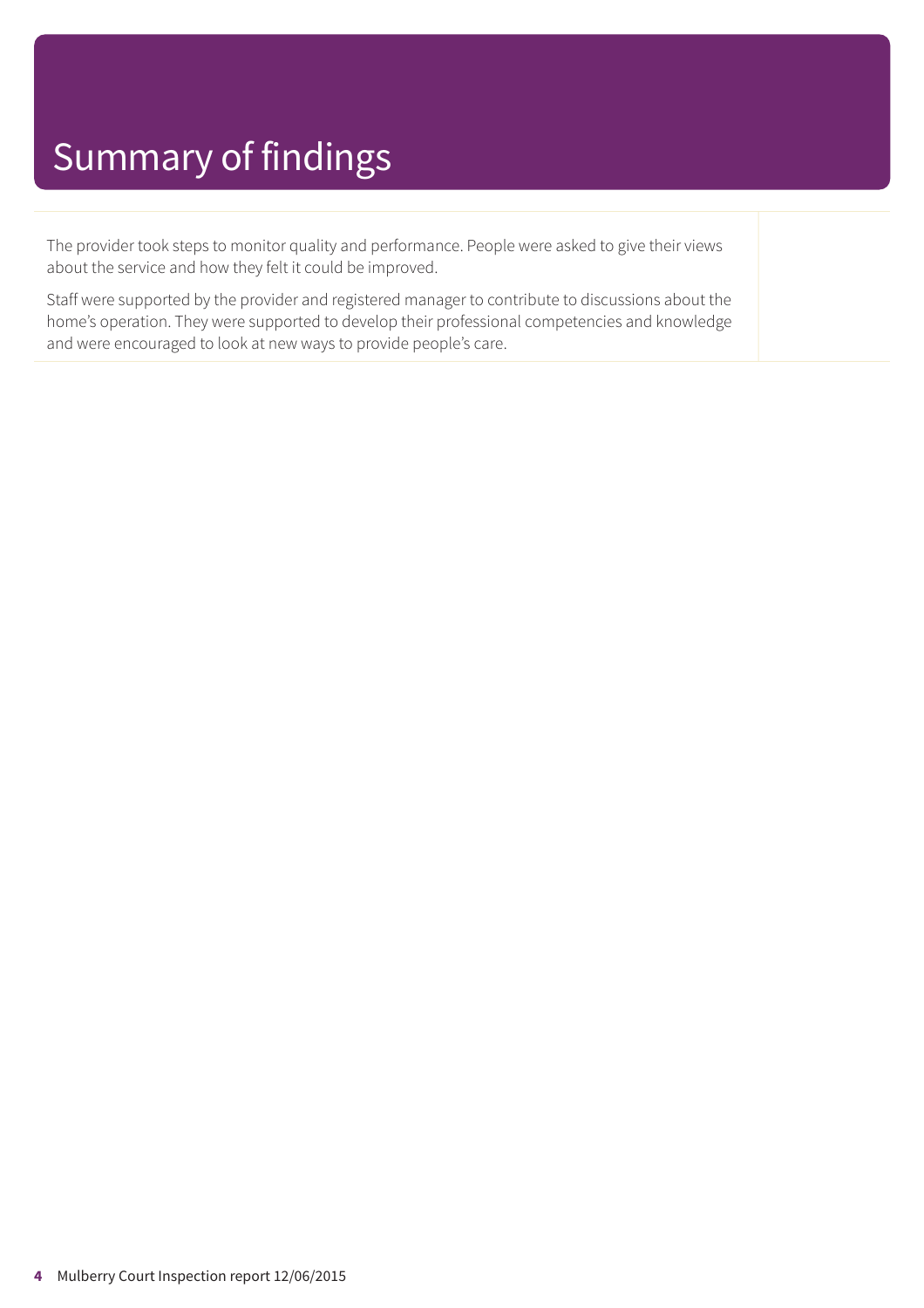

# Mulberry Court **Detailed findings**

#### Background to this inspection

We carried out this inspection under Section 60 of the Health and Social Care Act 2008 as part of our regulatory functions. This inspection was planned to check whether the provider is meeting the legal requirements and regulations associated with the Health and Social Care Act 2008, to look at the overall quality of the service, and to provide a rating for the service under the Care Act 2014.'

This unannounced inspection took place on the 9 April 2015.

The inspection team included an inspector and an expert by experience. An expert by experience is a person who has personal experience of using or caring for someone who uses this type of care service. In this case older people's services.

Prior to our visit we reviewed all of the information we had about the home. This included any concerns raised with us on behalf of people who lived in Mulberry Court and any notifications received. Notifications are information about important events which the provider is required to tell us about by law.

We also contacted social care and healthcare professionals with knowledge of the service. This included one GP, people who commission care on behalf of the local authority and social care professionals responsible for people who lived in Mulberry Lodge.

During the visit we spoke with eight people living at the home, three relatives and eight members of staff including care staff, activity and catering staff. We spoke with the registered manager, assistant manager and a community nurse.

We observed care and support in lounges and dining areas and with their permission people's rooms. We looked at six care plans, four medicines records, three recent staff recruitment files and summary records of staff training and supervision undertaken by all care and nursing staff. We also looked at quality monitoring processes and reports undertaken by the provider.

Following our inspection visit we received additional feedback from one healthcare professional and further information from the service in response to requests we made for clarification or to provide additional evidence where that was needed.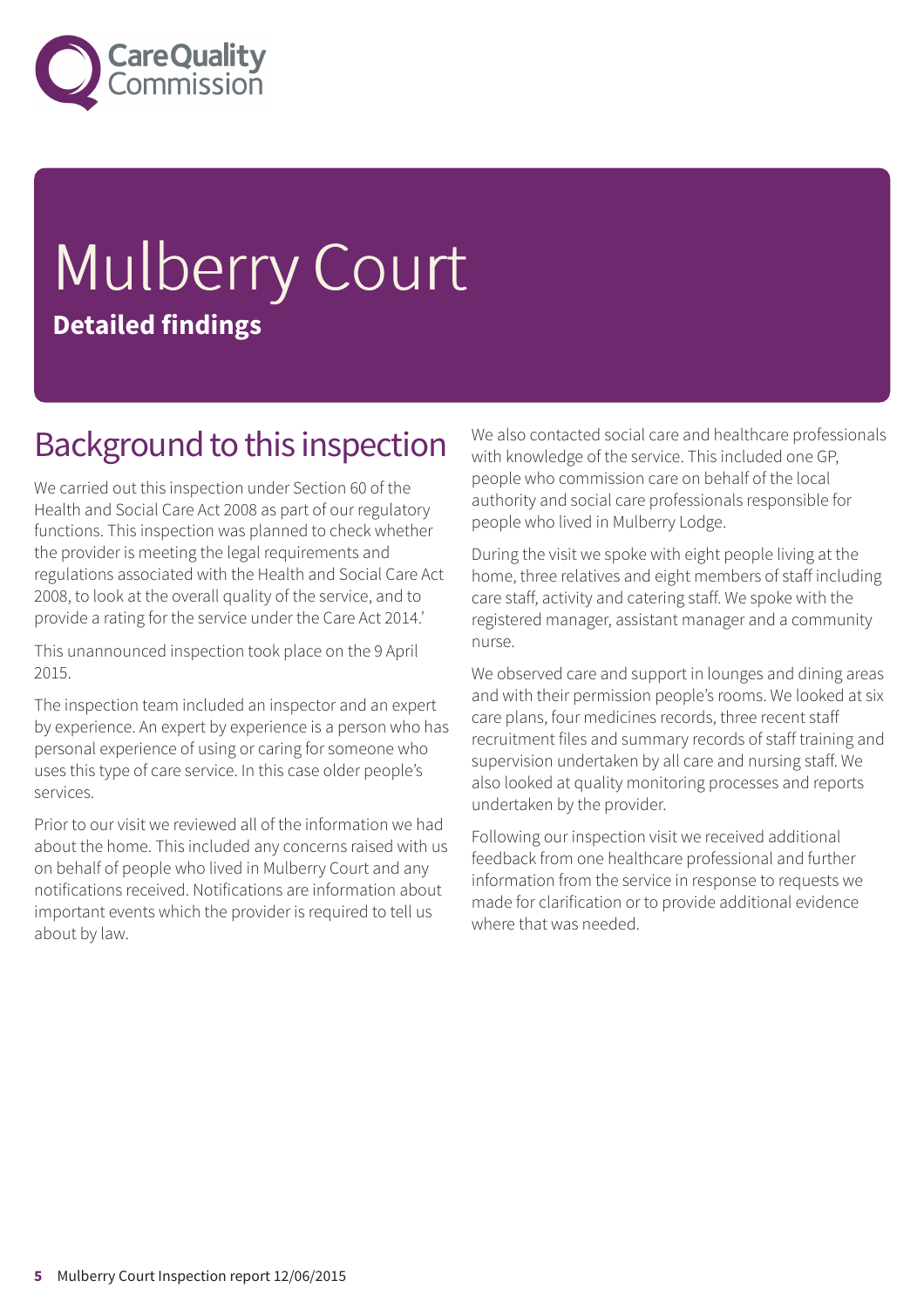### Is the service safe?

#### **Our findings**

People told us they felt safe and well-looked after; "If I can't be in my own home, this is the next best thing for me" and "We are all very lucky to be looked after so well" were two people's assessment of what it was like living in Mulberry Court.

Potential risks to people's safety were identified in their care plans. This might be, for example from falls or damage to their skin as a result of pressure. Control measures were put in place to eliminate or manage risks where that was possible. There were, for example, falls risk assessments which identified the number of staff and equipment required to move the person safely. Pressure relieving equipment was identified and put into place to protect vulnerable skin areas.

People and relatives told us they thought there were sufficient staff available to ensure people were safe. We looked at staffing handover sheets and compared these with the set staffing numbers we were provided with. Of 15 days we looked at, staffing levels during the day met the planned level on six days, exceeded it on three days and were one less than set on six days. In those instances we were told management staff monitored and assisted to ensure people's needs were met. The night staffing levels were always in line with those set over that period. We heard an additional member of staff being asked to come in during our visit. One member of staff told us that if there were a gap in the rota the relevant manager would "phone round" and fill it.

We confirmed temporary bank staff were used when regular staff were not available and that bank staff were usually familiar with the home and the people who lived there. This provided consistency of care for people. One

relative told us they; "Particularly like the continuity of care". During our visit we monitored call bells and found they were answered quickly. One relative confirmed in their experience this was "always the case".

People told us they felt safe with the staff and that the physical environment was safe and well-maintained. We saw regular maintenance schedules were in place for equipment to ensure it remained safe to use. There was a system in place for the reporting and recording of incidents and accidents. The provider had plans in place to maintain people's health, safety and welfare in the event of a major incident affecting the safe operation of the service.

People were protected from abuse. Staff told us they had received safeguarding adults training both during their induction and updated regularly thereafter. This was confirmed from training records. Staff were able to explain what might constitute abuse, how they might recognise it and what they would do if they saw or suspected it. There were safeguarding information and contact details readily available to staff and others to refer to.

There were effective staff recruitment processes in place to protect people from the employment of unsuitable people to provide their care and support.

Staff had received training in infection control and we saw they followed good infection control practice throughout our inspection. For example, by wearing appropriate protective clothing when providing care. This helped protect people from the risks associated with acquired infections.

People were enabled to maintain control over their own medicines wherever possible. Where care staff assisted them, this was done safely and medicines were accurately recorded and administered.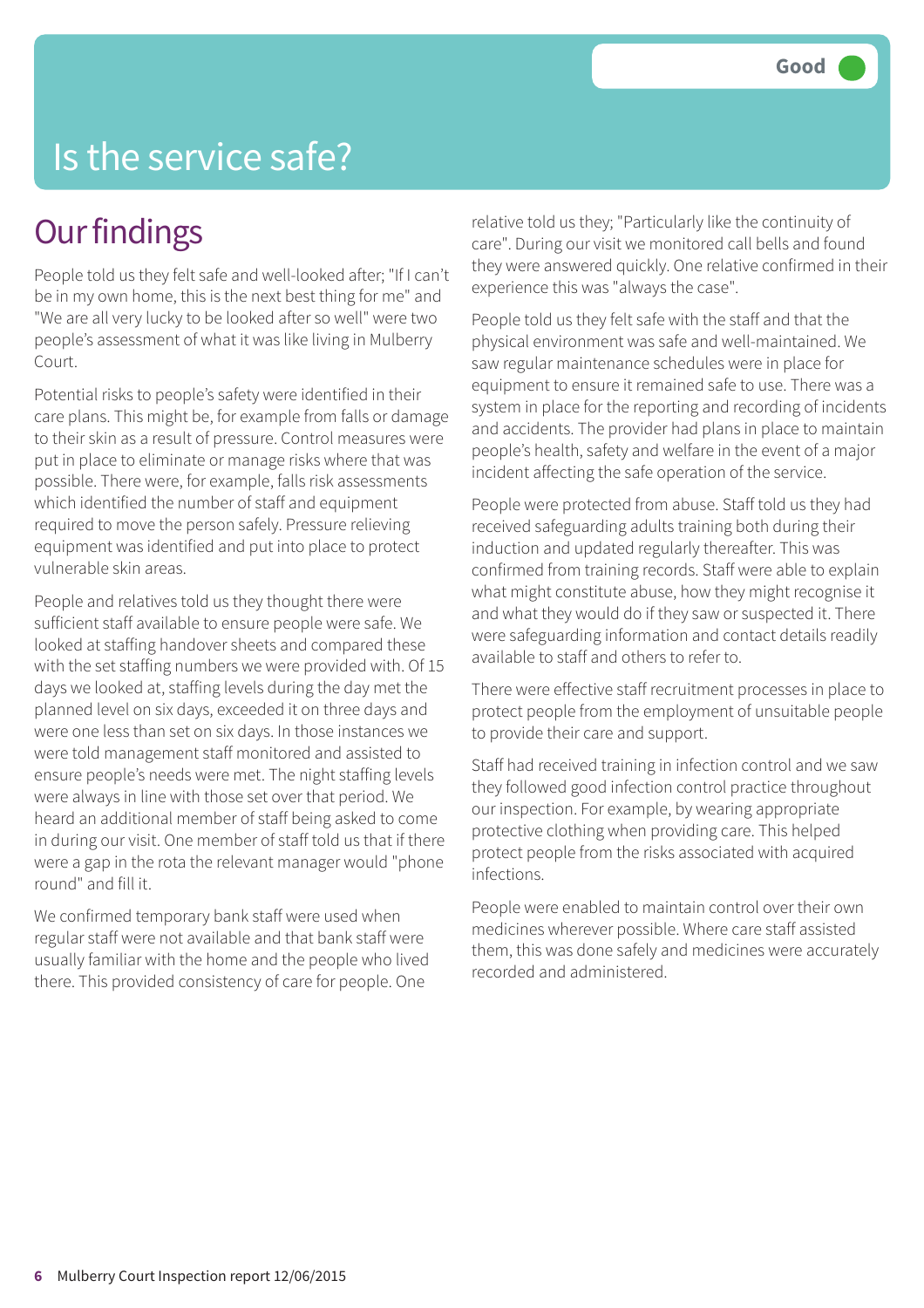# Is the service effective?

### **Our findings**

People who lived in Mulberry Court and their relatives told us they thought their health and social care needs were being met effectively. A relative confirmed; "Mum's hair is done regularly, the chiropodist visits every six weeks and the home is always spotless and tidy". People said they had got to know staff and staff knew them and had a good understanding of their needs and how they liked them met.

Care plans included evidence of assessments carried out before admission. These identified individuals' care needs and any equipment required to help staff meet them. This meant, for example, any specific equipment could be put in place before they moved in so that people's care needs were met from the outset. One relative noted their relative's BMI had been low before they moved in and they also suffered from a sore foot. This had been identified during the pre-admission assessment and action was taken to address both issues which were now resolved.

People received care and support from staff who had the necessary support and training required for them to meet people's needs effectively and safely. We looked at training records and talked with staff about their training to confirm this. "Really good training" was one member of staff's assessment. New staff had received an appropriate induction which meant they knew what was expected of them and gave them the knowledge, skills and support required to carry out their role. For example, domestic staff received training in infection control and in the use and storage of chemical cleaning products which could be hazardous to people's health.

People received care from staff who felt well-supported. Staff told us there was a mixture of formal and informal

supervision, together with an annual appraisal. Those staff who undertook supervision confirmed they had received training to help them do so. One member of staff said the registered manager was always approachable and supportive to them.

People and relatives were very positive about the quality of the food. "The food looks fantastic" and "The food is amazing" were typical comments. People confirmed they had choices at each meal. One relative remarked how their relative's weight had improved since coming to Mulberry Court and how staff had encouraged them to drink more. Care plans highlighted any specific nutritional needs or concerns and staff were aware of these; "We sit and eat with the residents and encourage them to eat. Food and fluid charts are maintained and those who require clear fluids or special diets are given them".

The staff we spoke with had a good understanding of the implications for them and the service of the mental Capacity Act (2005)(MCA) and the associated Deprivation of Liberty Safeguards (DoLS). The MCA provides the legal framework to assess people's capacity to make specific decisions at a given time. When people are assessed as not having the capacity to make a decision themselves, a decision is taken by relevant professionals and people who know the person concerned. This decision must be in the 'best interest' of the person and must be recorded.

The Care Quality Commission (CQC) monitors the operation of the DoLS as they apply to care services. DoLS provides a process by which a person can be lawfully deprived of their liberty when they do not have the capacity to make certain decisions and there is no other way to look after them safely. At the time of our visit one person had a DoLS in place and there were 23 applications outstanding.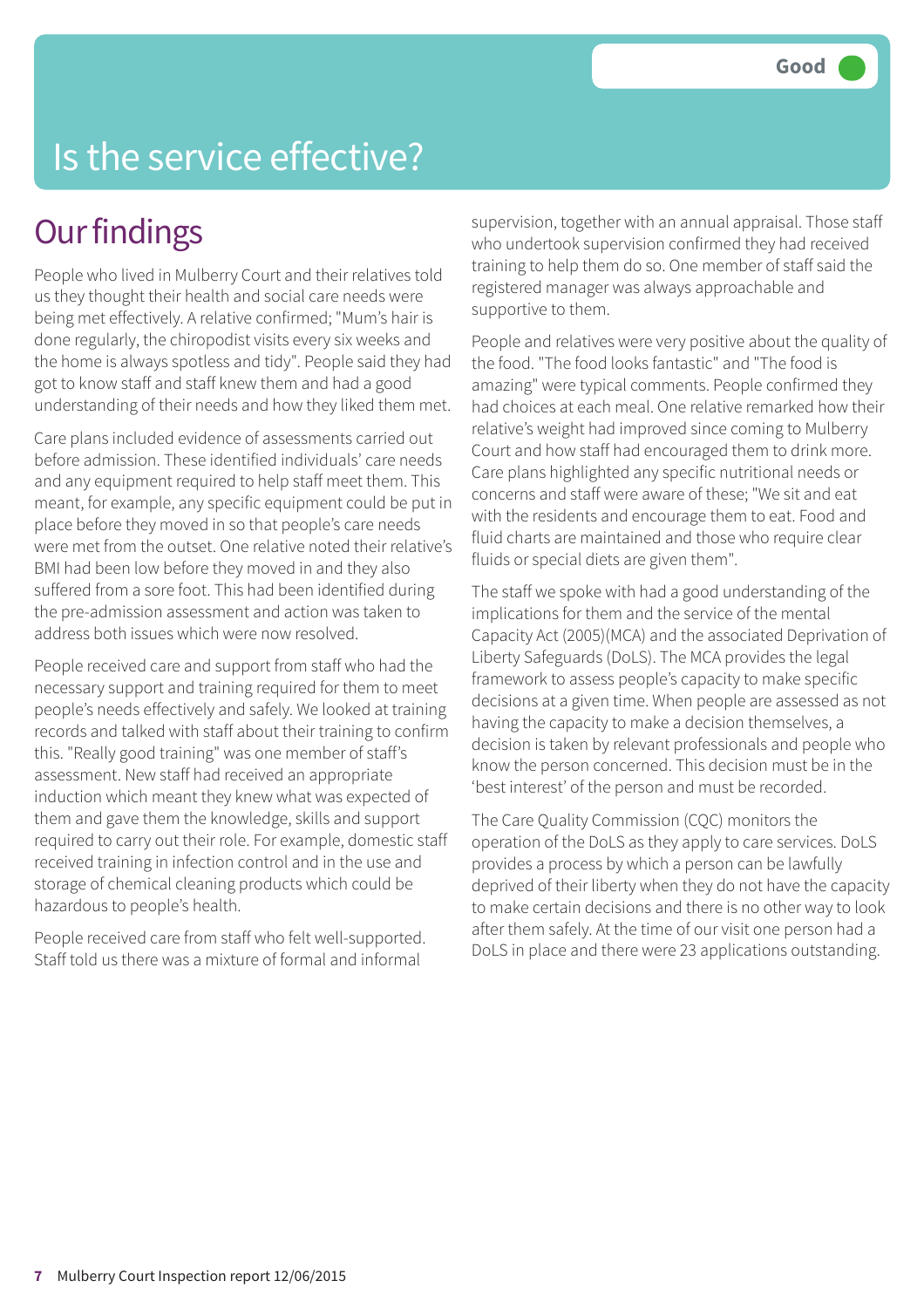# Is the service caring?

#### **Our findings**

People were very positive about the standard of care they received or observed. "They are all very caring, good communication and all round patient care"; "Staff are very caring, they encourage me rather than dominate" and "I really believe staff are amazing and genuinely very caring" were comments from three people who received care. One relative said their research had caused them to choose Mulberry Court for their relative and "This home ticked all my boxes-small and family orientated, I was delighted".

People who received care and support, together with people responsible for them were involved with care planning. Care plans included evidence of this. People and their relatives told us they felt as formally involved as they wanted or needed to be. They indicated they were far more likely to achieve what they wanted from their care through informal conversations rather than formal reviews, although they confirmed these did take place.

We received feedback from one community nurse. They provided very positive views of their interaction with the service and the quality of care and support they observed. "Good, responsive, approachable and good with dementia". They confirmed staff followed advice and recommendations. A member of care staff told us how they provided people's support in the way they wanted them to and as they would want their own relatives treated if they received care. They told us how they referred to care plans to find out things that were familiar and important to the person concerned. They said they always asked before providing care and treated them with respect.

Interactions we observed between staff and people living in the home were polite, respectful and friendly. There was a very relaxed atmosphere throughout the home and even though staff were busy, we saw they were able to 'chat' informally to people in lounges and dining areas. Staff used people's preferred name which helped create a relaxed and informal atmosphere within the home. We observed heard a member of the care staff assisting a person with their meal in their own room. They were talking to them and gently encouraging the person to eat without forcing them.

People's dignity was upheld. The home had various staff 'Champions' to raise awareness amongst staff across various areas and model good practice. One of these areas was "end of life" which enabled good practice and support to be provided for staff as they cared for people at the end stages of their life in an informed and appropriate way.

People's spiritual needs were addressed through contacts with caring and religious organisations within the community.

People told us they had found staff listened to what they said and the views they expressed. There were relatives' and residents' meetings from time to time where people could say what they thought about various areas of the home's operation. For example, we saw minutes of a relatives' meeting in February 2015. The registered manager confirmed that contact details for advocacy services were readily available for those people who might want support to express their views.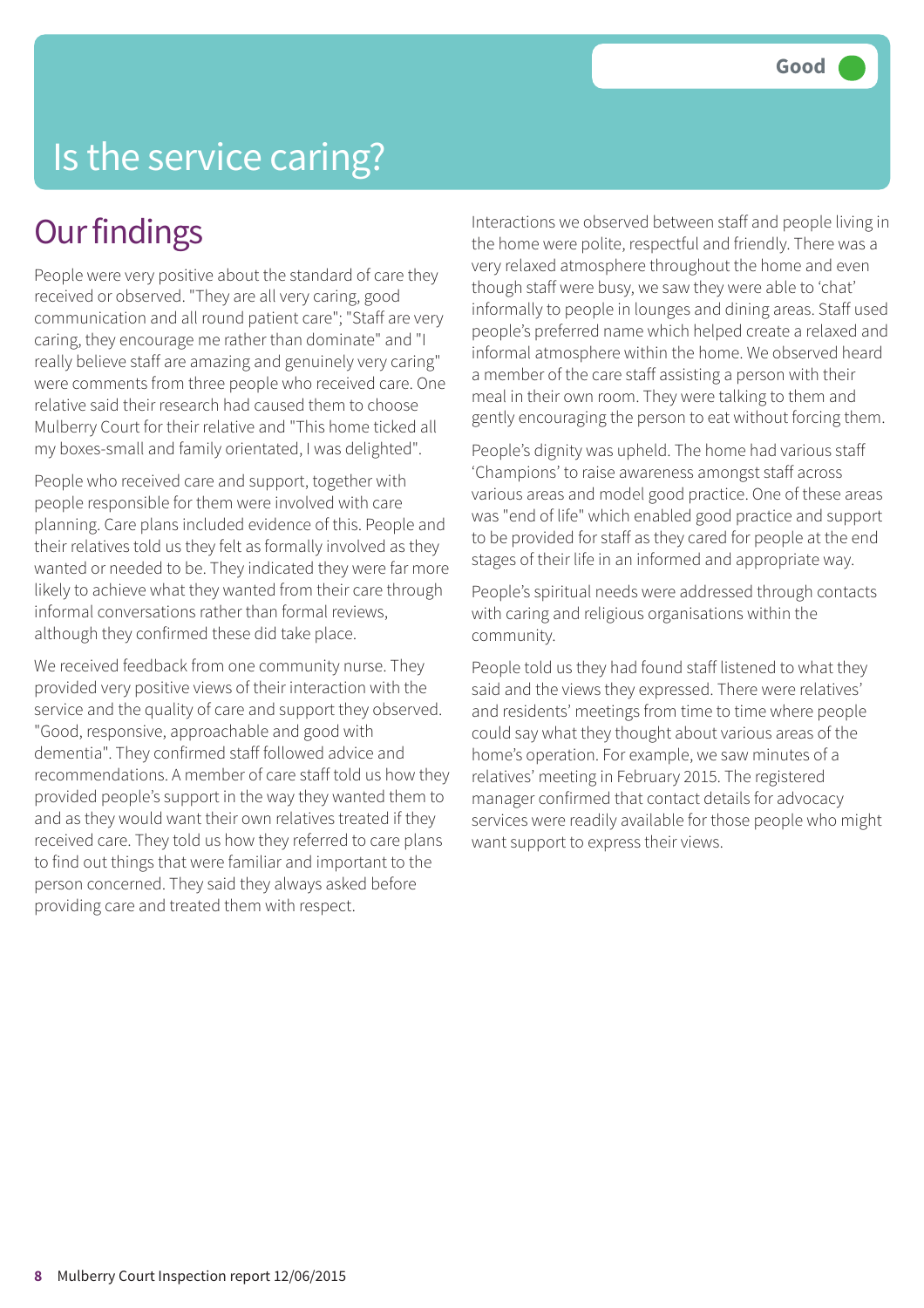# Is the service responsive?

### **Our findings**

People told us they felt their care was focussed on their individual needs and were confident staff knew them as individuals. They confirmed they were able to vary their daily routine, for example what time they got up and had breakfast. We heard staff offering people choice, for example when we observed mealtimes. People were able to change their previous choices about food without any obvious trouble and could choose what they wanted to drink.

People were supportive of the activities staff. People said the programme was quite varied and told us about previous trips arranged to local attractions. There were details of the day's activities for people to see. Staff confirmed people were supported to maintain their religious observance if they chose to do so. People were encouraged and assisted, where required, to access the garden.

Staff told us people were supported to maintain their own "lifestyle", this included going to the pub, fetching their paper from the local newsagent or in one case going on a cruise with the assistance of a member of the care staff. We observed activities taking place, which appeared to be well-supported and appreciated.

Care plans included assessments of people's needs prior to them moving into the home. They included details of the support people required including with their mobility, medicines and any specific health conditions, for example dementia. There were details of their medical history

together with details of their preferences as to daily routines and care, including their end of life wishes. Care plans included background history of the person concerned where it had been possible to get the details from the person or their families. One relative commented; "The assessment process was handled very professionally and two of the team took the trouble to travel to Dorset to see them."

We received positive comments from healthcare professionals about the standard of care plans from what they saw of them. Care plans were reviewed monthly and we were told that was when any significant changes were recorded. Staff confirmed they had access to care records and demonstrated a good knowledge of individual people and their current needs.

Staff were able to give details about how people's care needs had changed over time. This confirmed people's changing needs were being met. One member of staff told us that when there was any change in a person's health or an incident, the next of kin were informed. They confirmed daily logs were kept up to date, and that any injury was recorded. Relatives confirmed they were contacted if anything to do with their relative changed and there was no restriction on their visits.

People said they knew how to make a complaint and had the information they needed if they wanted to. None of the people we spoke with had made a complaint and told us they did not think they would ever need to. They said they would raise any concerns they had with care staff or the manager and were confident it would be sorted out.